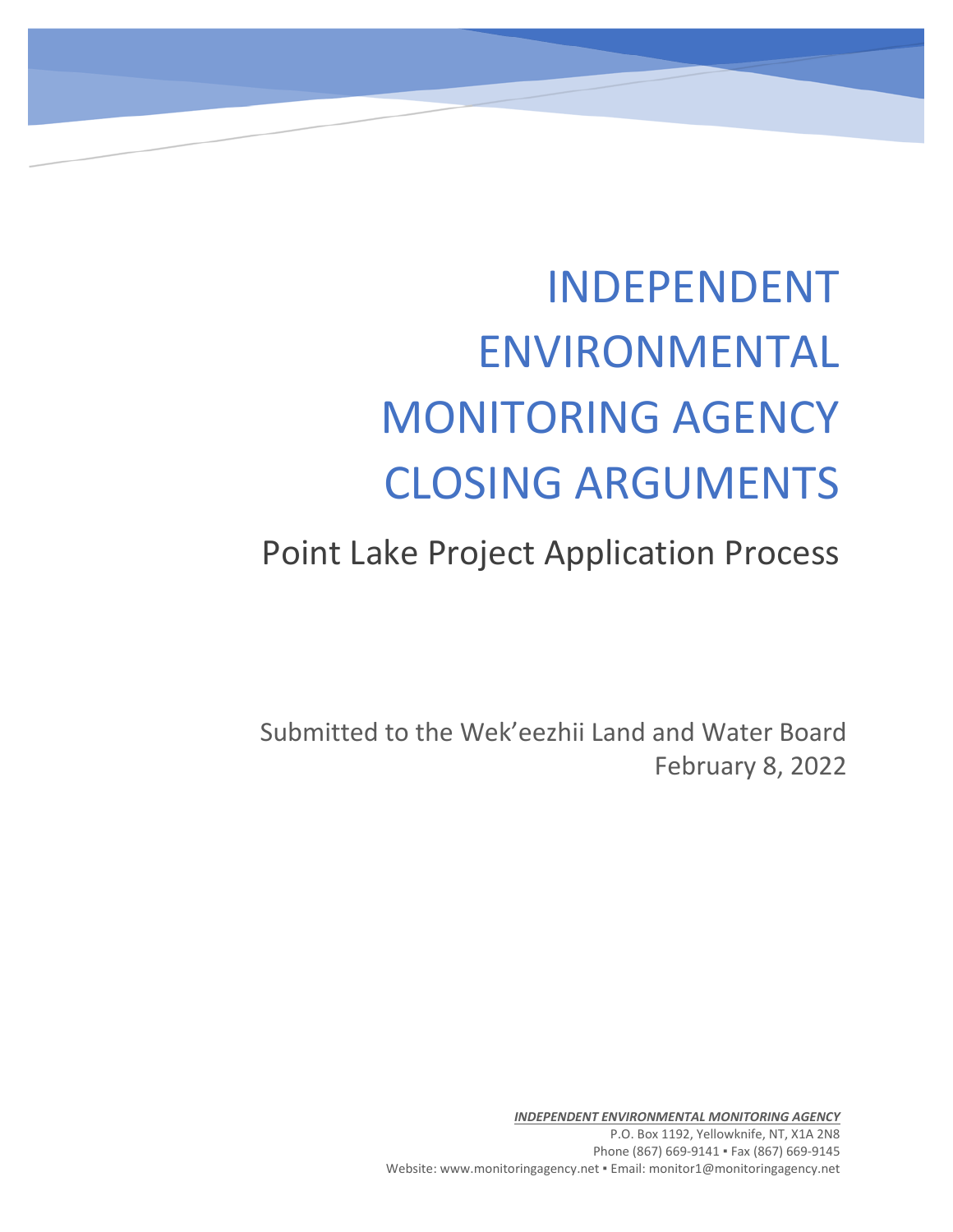# **Contents**

| $\mathbf{1}$ . |        |  |                                                                         |  |
|----------------|--------|--|-------------------------------------------------------------------------|--|
|                | 1.1.   |  | Background and Mandate - Independent Environmental Monitoring Agency  1 |  |
|                | 1.2.   |  |                                                                         |  |
| 2.             |        |  |                                                                         |  |
|                | 2.1.   |  |                                                                         |  |
|                | 2.1.1. |  |                                                                         |  |
| 2.1.2.         |        |  |                                                                         |  |
|                | 2.1.3. |  |                                                                         |  |
|                | 2.2.   |  |                                                                         |  |
|                | 2.2.1. |  |                                                                         |  |
|                | 2.2.2. |  |                                                                         |  |
|                | 2.2.3. |  |                                                                         |  |
|                | 2.2.4. |  |                                                                         |  |
|                | 2.3.   |  |                                                                         |  |
|                | 2.3.1. |  |                                                                         |  |
|                | 2.4.   |  |                                                                         |  |
|                | 2.4.1. |  |                                                                         |  |
| 3.             |        |  |                                                                         |  |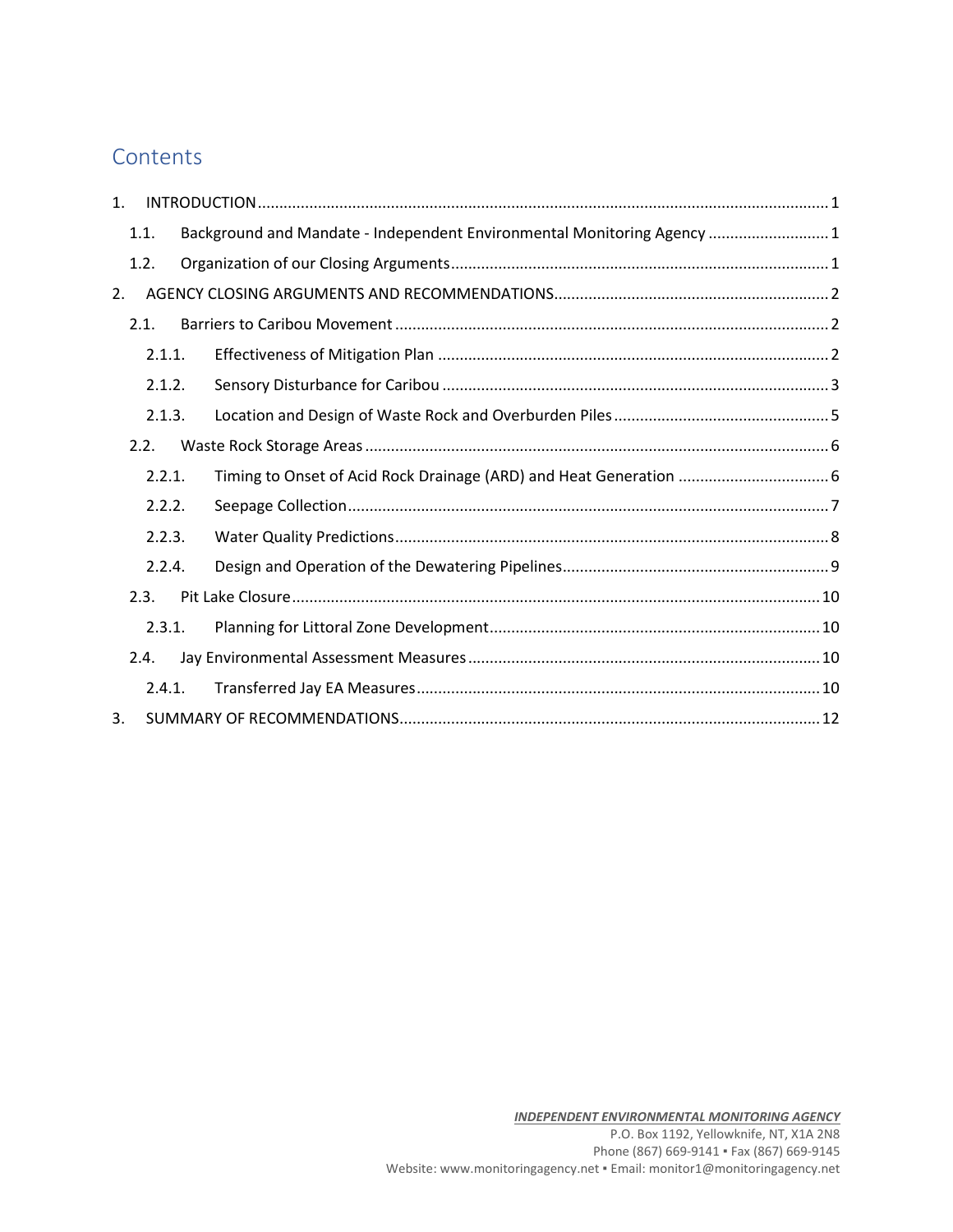# <span id="page-2-1"></span><span id="page-2-0"></span>1. INTRODUCTION

#### 1.1. Background and Mandate - Independent Environmental Monitoring Agency

The Independent Environmental Monitoring Agency (Agency) has provided advice on environmental management and regulation of the Ekati Diamond Mine for 24 years. The Agency was established in 1997 through a legally-binding Environmental Agreement to act as a public oversight body for the Mine.

The Agency is a non-profit society under territorial legislation with funding provided by Arctic Canadian Diamond Company Ltd. (Arctic Diamond) as set out by the Environmental Agreement. We report to our society members (the Tłycho Government, Akaitcho Treaty 8 (Yellowknives Dene First Nation and Lutsel K'e Dene First Nation), North Slave Métis Alliance, Kitikmeot Inuit Association, Governments of NWT and Canada and Arctic Diamond) and, although our Directors are appointed by these members, once appointed they operate independently. Directors are knowledgeable and experienced in fields such as wildlife, fisheries, lands, water and environmental assessment and have extensive experience with, and knowledge of, environmental management at the Ekati Diamond Mine.

Our mandate as set out in the Environmental Agreement is to:

- Review, report and make recommendations on the environmental programs, reports and activities of Arctic Diamond and government regulators and the integration of the experience and Traditional Knowledge of Aboriginal peoples.
- Participate as an intervenor in regulatory and other legal processes concerning the environment at Ekati.
- Maintain a resource library of environmental information relevant to Ekati.
- Distribute information about Ekati to Aboriginal peoples and the general public.
- Provide an effective means to bring to Arctic Diamond and governments the concerns of Aboriginal peoples and the general public.

#### 1.2.Organization of our Closing Arguments

<span id="page-2-2"></span>The Agency is pleased to submit our closing arguments on Arctic Diamond's application to licence the Point Lake Project (PLP). We carefully considered all of the information provided by Arctic Diamond as part of the application process, the arguments and evidence heard during the Public Hearing, Technical Sessions, Information Requests and responses, proposed updates to the Water Licence Amendment and Land Use Permit and various other meetings. The Agency retained the services of Lorax Environmental to provide expert advice on PLP waste rock management and geochemistry. Their input has helped inform our closing arguments. As in our intervention, we have focused our closing arguments on the following subject areas:

- Effectiveness of Current Caribou Mitigation Measures
- Sensory Disturbance to Caribou
- Location and Design of Waste Rock and Overburden Piles
- Timing to Onset of Acid Rock Drainage (ARD) and Heat Generation
- Seepage Collection
- Water Quality Predictions
- Design and Operation of the Dewatering Pipeline
- Pit Lake Closure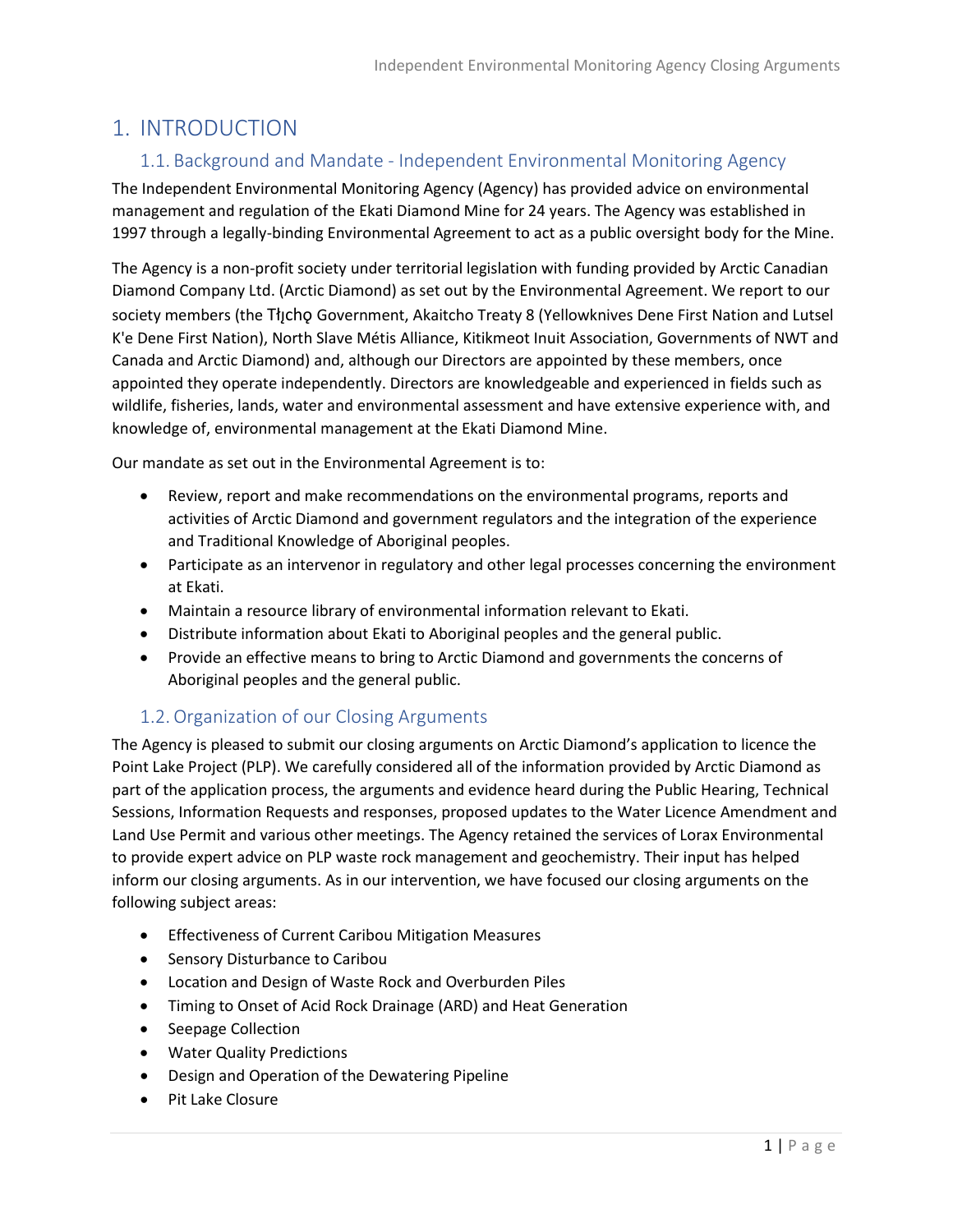#### • Transferred Jay EA Measures

Based on these topics the Agency submitted 11 recommendations in its intervention. Following the Public Hearing, undertakings and draft Water Licence comments, the Agency has amended and updated a number of the original recommendations resulting in 13 recommendations. The additional recommendations are a result of the Dewatering Plan review and responses to undertakings, as such the Agency does not believe these recommendations represent new information or comments.

# <span id="page-3-1"></span><span id="page-3-0"></span>2. AGENCY CLOSING ARGUMENTS AND RECOMMENDATIONS

#### 2.1. Barriers to Caribou Movement

The Lac du Sauvage esker is an historically important corridor for the Bathurst and Beverly/Ahiak caribou as they migrate through the area occupied by the Ekati mine. The Bathurst caribou population has declined significantly over the past 25 years (97% reduction from the mid-1990s to the late 2010s) and as a result, all reasonable efforts must be taken to ensure the future sustainability of these important caribou herds.

#### 2.1.1. Effectiveness of Mitigation Plan

#### <span id="page-3-2"></span>**Issue statement:**

The proposed Point Lake Project is within a known caribou movement corridor, and is one area where caribou currently move through when deflected around mine infrastructure. The effectiveness of current monitoring and mitigation for caribou movement has not been adequately demonstrated.

#### **Agency's Conclusion:**

Based on the Agency's findings in the Caribou Collar Data Report<sup>[1](#page-3-3)</sup> and the lack of assessment by Arctic Diamond, it remains difficult to determine to what extent the mitigations currently used under the Caribou Road Mitigation Plan (CRMP) are effective. To date the Agency is not aware of a robust analysis into the effectiveness of these mitigation measures.

#### **Arctic Diamond's Conclusion:**

Arctic Diamond believes that despite the area being a known caribou and wildlife movement corridor, any impacts can be mitigated by the existing Wildlife Management and Monitoring Program (WMMP; termed the Ekati Wildlife Effects Monitoring Program (WEMP)) and associated CRMP, as well as a "*Point Lake Project Addendum to the WEMP that will describe monitoring and mitigation for caribou movement that is specific to the Point Lake Project*".

During a meeting on January 24, 2022, Arctic Diamond and the Agency discussed learnings from the caribou collar data analysis, an analysis which the company is preparing to conduct.

During the Public Hearing, Arctic Diamond agreed to meet with parties to discuss a number of concerns raised (WRSA's, roads, etc.) in regards to wildlife and caribou movement around and through the PLP area. The initial meeting is scheduled for February 15-16, 2022 and topics to be discussed include:

<span id="page-3-3"></span><sup>1</sup> Influence of the Ekati Diamond Mine on migrating tundra caribou movements. Poole, Gunn and Pelchat. August 2021.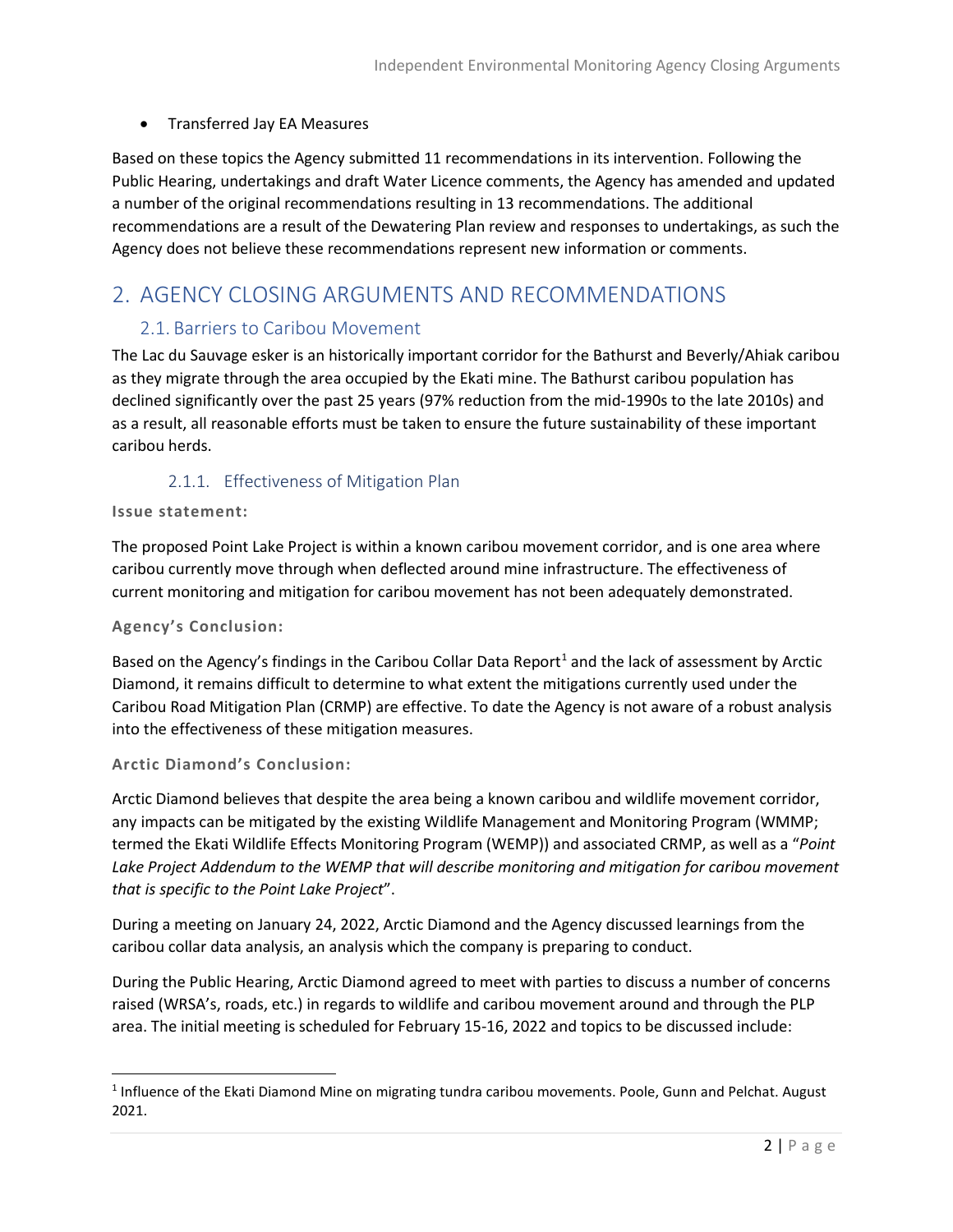- Point Lake Project Addendum to the Wildlife Effects Monitoring Program (WEMP)
- Caribou Research (design and objectives) for collar data analysis and regional Bathurst research
- Point Lake Waste Rock Storage Area Design

The Agency is hopeful that the upcoming meeting(s) will help address some of our concerns. It remains unclear how the outcomes of discussions related to the WEMP and caribou research will be regulated.

**Agency's Recommendation:**

#### *Recommendation No. 1*

Arctic Diamond should work with stakeholders to assess the efficacy of the current CRMP and then update the CRMP and the WMMP/WEMP based on available data, including analysis of caribou movements from collar data and Traditional Knowledge (TK).

#### 2.1.2. Sensory Disturbance for Caribou

<span id="page-4-0"></span>**Issue Statement:**

In addition to the physical barrier presented by roads, waste rock piles and other physical structures, sensory disturbances, such as truck traffic, blasting, exhaust fumes and dust, will also likely have an impact on caribou use and movement through the area.

#### **Agency's Conclusion:**

The operations for the PLP greatly differ from those that are currently active at the Ekati site (Pigeon, Sable and Misery). The existing sensory disturbances are spread out amongst multiple locations, however the PLP will be the only operating pit for its duration so all the sensory disturbance will be focused on the Lac du Sauvage (formerly the Jay Road) and Misery roads and related infrastructure.

Table 1 summarizes heavy haul vehicle types and traffic volume during the construction and operation phases of the Point Lake Project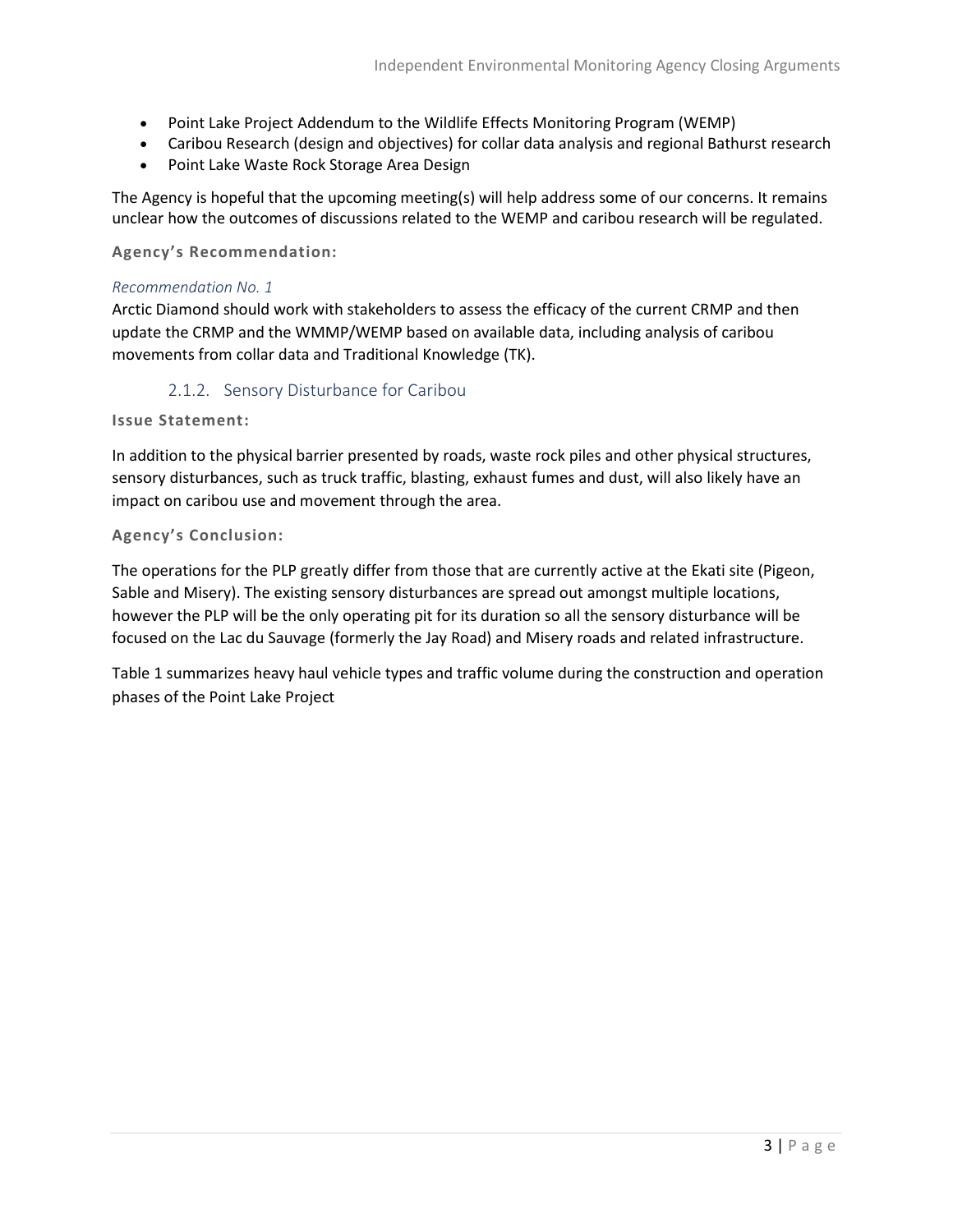| Project<br><b>Phase</b>          | <b>Description</b>                   | <b>Time Period</b>                               | <b>Vehicle Type and</b><br><b>Number</b> | Location                        | <b>Vehicle</b><br>Passages/hr   |
|----------------------------------|--------------------------------------|--------------------------------------------------|------------------------------------------|---------------------------------|---------------------------------|
| <b>Construction</b><br>Phase 1   | Early Works<br>infrastructure        | Nov 2021 (approx.<br>21 days)                    | 5 x CAT 777 haul<br>truck                | Lac du Sauvage<br>Road          | 8 or more                       |
|                                  | Lake Dewatering<br>and Fish Out      | April 2022 to Sept<br>2022 (approx. 180<br>days) | 1 x CAT 938 loader,<br>Fuel truck        | Lac du Sauvage<br>Road          | Up to 2                         |
| <b>Construction</b><br>Phase 2   | Overburden and<br>Pit infrastructure | Oct 2022 to March<br>2023 (approx. 180<br>days)  | 3 x CAT 777 haul<br>trucks               | Lac du Sauvage<br>Road          | 8 or more                       |
| <b>Operation</b><br><b>Phase</b> | Misery ore haulage                   | Oct 2021 to April<br>2024                        | 5 x Dual powered<br>road trains          | Misery Road                     | Up to 2                         |
|                                  | Point Lake ore<br>haulage            | April 2023 to<br>January 2029                    | 6 x CAT 793/777<br>haul trucks           | Lac du Sauvage<br>Road          | Between 4 and<br>8 <sup>2</sup> |
|                                  |                                      | May 2024 to April<br>2029                        | 6 x Dual powered<br>road trains          | Misery Road                     | Up to $4$                       |
|                                  | Point Lake waste<br>rock haulage     | April 2023 to April<br>2029                      | 6 x CAT 793/777<br>haul trucks           | Point Lake<br>Road <sup>3</sup> | Not provided <sup>4</sup>       |

Table 1. Heavy haul vehicle types and traffic volume during the construction and operation phases of the Point Lake Project

Light truck and vehicle traffic is also expected on the Misery and Lac du Sauvage Roads throughout construction and operation phases of the Project for the purposes of crew changes and daily supervision, and survey and environmental monitoring. Vehicle traffic volumes will depend on operational activities with higher traffic during day shifts and lower traffic during night shifts.

**Arctic Diamond's Conclusion:**

The Caribou Road Mitigation Plan (CRMP) is in effect site-wide as part of the approved Wildlife Effects Monitoring Plan (WEMP). The CRMP provides for increased mitigative actions as caribou approach roads, progressing from increased behavioral and location monitoring to full traffic stoppage.

In addition to the existing procedures in the WEMP and CRMP, Arctic Diamond is preparing a PLP Addendum to the WEMP/CRMP that will describe monitoring and mitigation for caribou movement that is specific to the PLP. The PLP Addendum will incorporate Traditional Knowledge engagement outcomes and scientific studies that are described in the response (see IR's #1 through 4).

Arctic Diamond originally proposed to hold a Traditional Knowledge workshop on the PLP Addendum in December 2021, and to submit the Addendum to GNWT for approval in early 2022. We believe this TK

<span id="page-5-0"></span><sup>&</sup>lt;sup>2</sup> Kimberlite ore and waste rock is mined at different times. When ore is mined, as compared to when waste rock is mined and transported to the nearby Point Lake Waste Rock Storage Area, haul traffic between Point Lake and the Lynx ore storage pad is expected to be moderate to heavy.

<span id="page-5-1"></span><sup>&</sup>lt;sup>3</sup> The Point Lake Road is located between the pit and WRSA

<span id="page-5-2"></span><sup>4</sup> Although the vehicles passages/hr was not provided by Arctic Diamond, the Monitoring Agency assumes traffic volume on the Point Lake Road will be 8 or more passages/hr (heavy).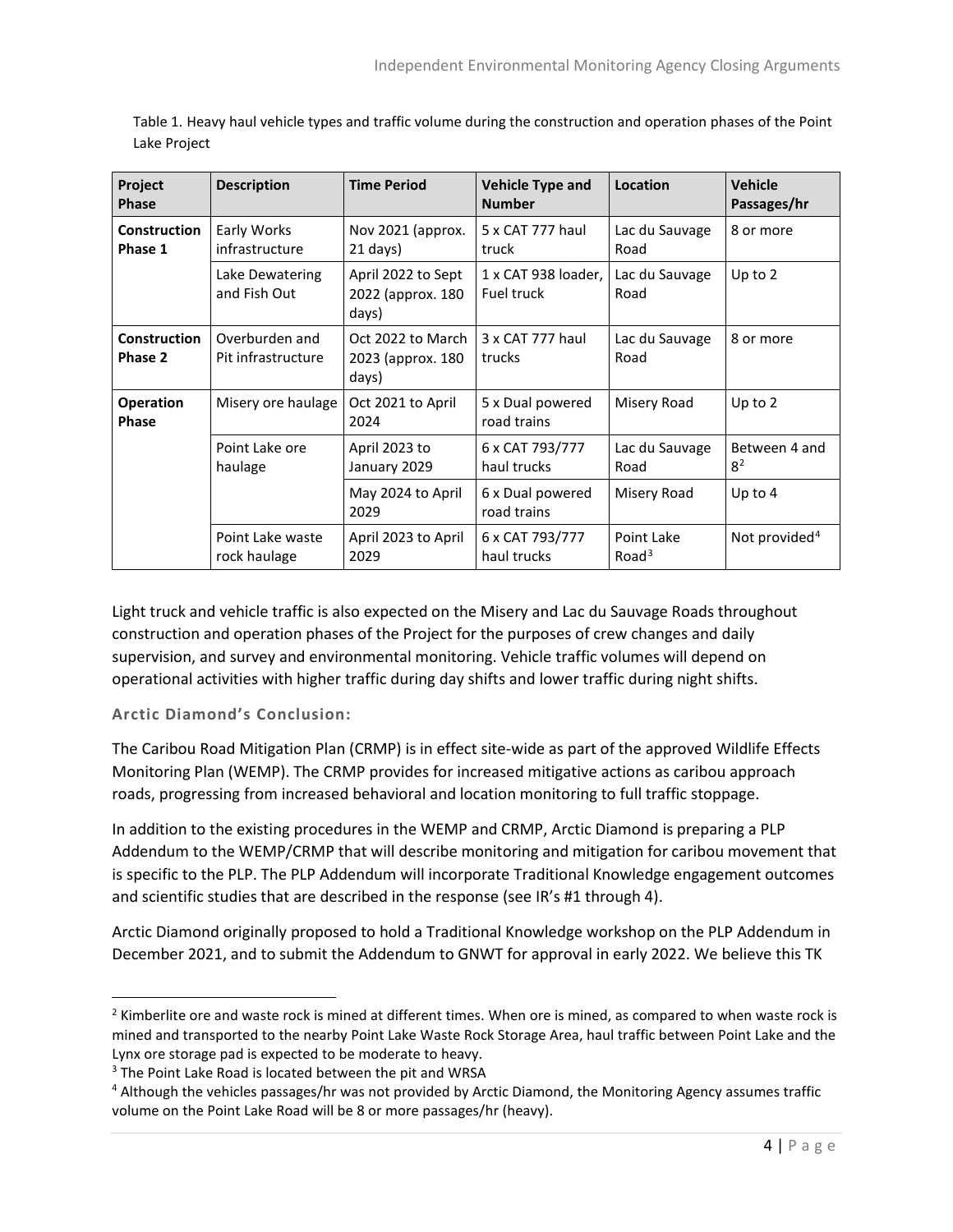workshop has been rolled into the February 15-16, 2022 wildlife meeting. This work may serve to accelerate some aspects of the scheduled review and update of the WEMP as part of the 2023 Water Licence Renewal process.

**Agency's Recommendation:**

#### *Recommendation No. 2*

Additional caribou mitigation actions should be implemented and include testing of greater periods of 'no heavy haul truck' traffic (i.e., longer break intervals) during periods when caribou are migrating through the Lac du Sauvage – Lac de Gras isthmus and the PLP area.

#### 2.1.3. Location and Design of Waste Rock and Overburden Piles

#### <span id="page-6-0"></span>**Issue Statement:**

The location of the Waste Rock Storage Areas (WRSA), Overburden Pile, and the Pit are within a historically-important caribou movement corridor.

#### **Agency's Conclusion:**

The combined footprint of the WRSA, Overburden Pile, and Pit will act as significant barriers to caribou movement through this important corridor. The Agency is especially concerned with the corridor to the west of the PLP, where Misery operations combined with the proposed PLP WRSA and Overburden Pile may discourage use by caribou. Although a comparative evaluation of WRSA and overburden locations was carried out by Arctic Diamond as part of the application, the analysis was carried out internally and is opaque to reviewers beyond summaries of the results.

Arctic Diamond has repeatedly stated that locating the WRSA and Overburden Pile within the vicinity of the Point Lake Pit is the only economically-viable alternative. The Agency believes conducting an open and transparent alternatives analysis is a comprehensive method to collectively engage with community members and other stakeholders to identify an appropriate location and design that carefully considers caribou movement.

#### **Arctic Diamond's Conclusion:**

Arctic Diamond carried out a comparative evaluation of WRSA options as part of its planning process. The evaluation concluded that locations other than the Point Lake site were deemed fatally flawed on the basis that they resulted in a No-Project condition because of cost.

During the Public Hearing, Arctic Diamond agreed to meet and discuss this topic with stakeholders. The first meeting is scheduled for February 15-16, 2022.

Agency's Recommendation:

#### *Recommendation No. 3*

Arctic Diamond should conduct an open and transparent alternatives analysis for waste rock and overburden storage siting and design within the vicinity of the Point Lake Pit and submit a report that describes the process and results of the analysis. The analysis and reporting should be consistent with the methodology described in the ECCC "Guidelines for the assessment of alternatives for mine waste disposal" and Arctic Diamond must provide opportunities for Indigenous governments and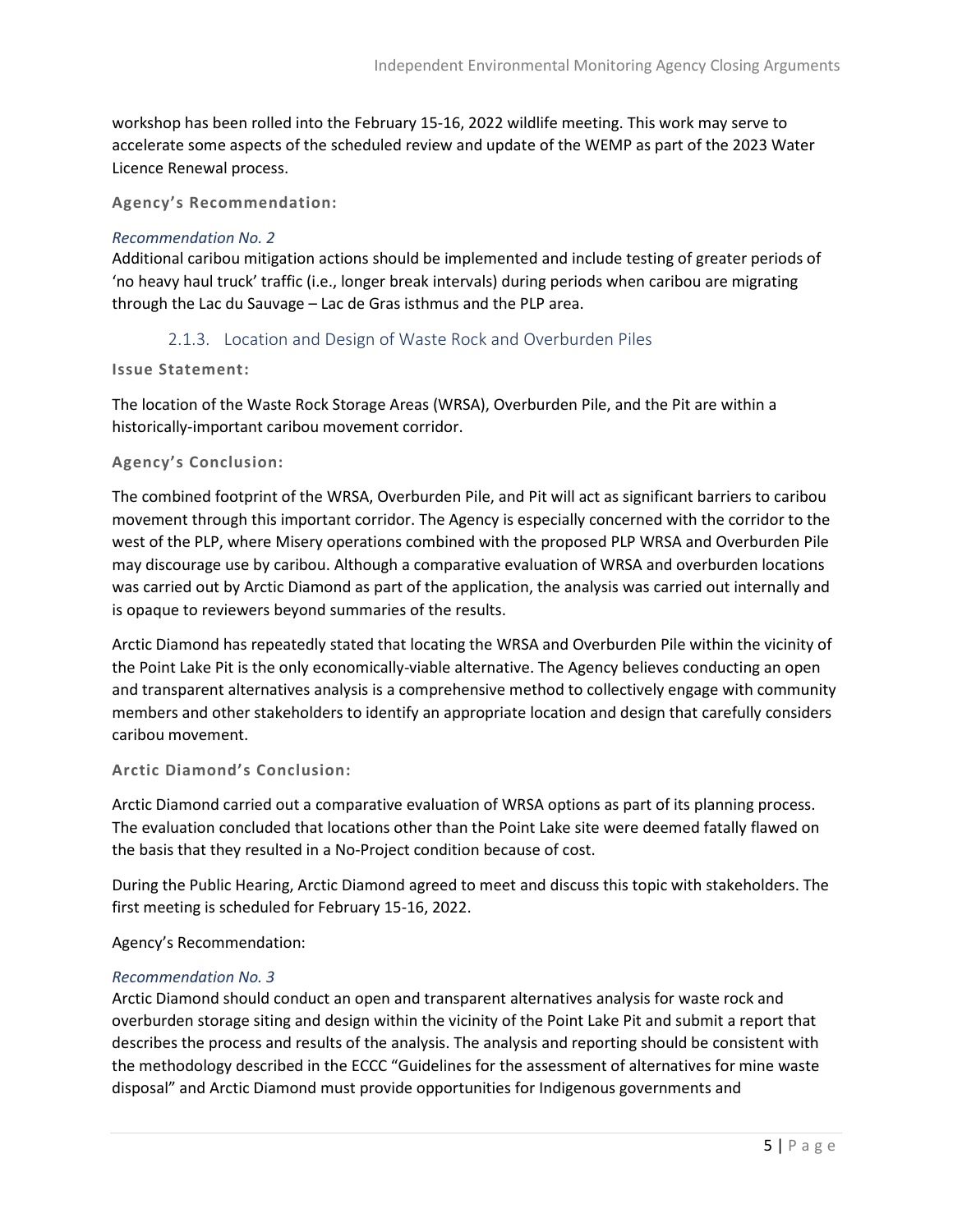organizations, other governments, and other interested parties to participate directly in the alternatives analysis.

#### *Recommendation No. 4*

Arctic Diamond should revise the Point Lake Waste Rock Storage Area Design Plan and the Waste Rock and Ore Storage Management Plan (WROMP) to incorporate design and operational requirements to further mitigate the effects and risks to caribou movement. The requirement for the alternatives analysis should be clearly listed in Schedule 5 Condition 2 as a requirement of the WRSA Design Plan. The WL currently requires the WRSA Design Report to be submitted 90 days prior to construction. The alternatives analysis would need to be completed in advance of the 90 days.

#### <span id="page-7-0"></span>2.2. Waste Rock Storage Areas

Waste Rock Storage Areas are permanent landscape structures that will remain in place following the completion of mining activities. The design and management of these structures during both mine operation and post-closure represents a significant challenge because, once constructed, these massive piles of waste rock are enduring.

#### 2.2.1. Timing to Onset of Acid Rock Drainage (ARD) and Heat Generation

#### <span id="page-7-1"></span>**Issue Statement:**

The PLP waste rock is different from other waste rock at Ekati in two important ways: (1) it is almost all metasediment, and (2) testing to-date indicates that it has greater potential to generate acid than other metasediments at the Ekati mine. Currently available test results indicate that acid-generation and metal leaching will likely occur, however, the testing program has not provided results that support wellinformed predictions of timing for acid-generation, or water quality and thermal conditions arising from acid-generation reactions. Together, these inputs are important for informing the design, operation and closure of waste rock storage facilities.

#### **Agency's Conclusion:**

Based on data provided, the PLP metasediment presents distinct characteristics that pose a significant risk for acid generation and metal leaching. The Agency is concerned that PLP WRSAs will become acidic in the event that timely mitigative measures are not invoked to limit sulphide oxidation rates. The rapid onset to acid generation is expected based on:

- a) the results of the existing humidity cell tests (HCTs) composed of metasediments from the Misery and Pigeon deposits which generated acidic leachate within 51 weeks;
- b) the greater propensity for the PLP metasediments to be PAG than for other Ekati testing of metasediments (e.g., 91% of PLP samples classified as PAG vs. 51% of Misery samples classified as PAG or uncertain; lower median NPR values at PLP in comparison to the larger Ekati metasediment database or the samples used in HCTs); and
- c) lack of pH-buffering capacity in the PLP metasediment waste rock (i.e., 99% of PLP waste rock is expected to be metasediments and 62 of 80 PLP metasediment samples contained nondetectable neutralization in the form of carbonate content).

The amount of time the metasediments will take to turn acidic and the rates of sulphide oxidation under pH-neutral and acidic conditions are important in understanding the long-term seepage quality and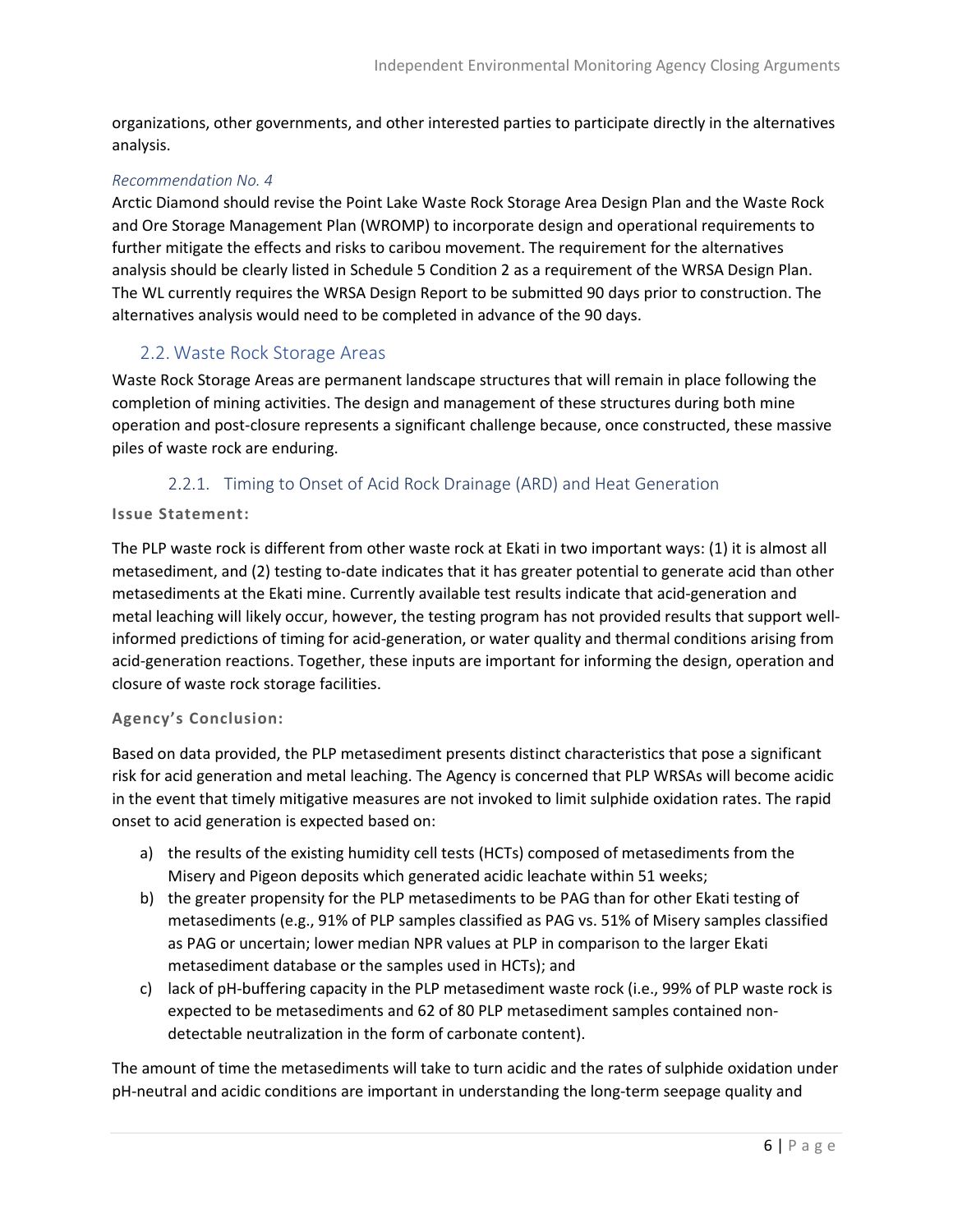thermal properties of the WRSA. Quantification of these factors also has implications for the design, construction and closure of the WRSAs. Onset of acid-generating conditions before closure measures are in place could, for example, lead to long-term elevated concentrations of contaminants in seepage and/or thermal conditions that render the proposed thermal cover for the WRSAs ineffective (i.e., heat released by sulphide oxidation may inhibit freezing of the pile below the active layer).

#### **Arctic Diamond's Conclusion:**

Arctic Diamond's position is, because the PLP has a short mine life of 4 to 5 years followed by the immediate placement of a cover on the WRSAs, there is not enough time for ARD to develop and that once the cover is in place there will not be sufficient opportunity for ARD to form.

Agency's Recommendation:

#### *Recommendation No. 5*

Results of kinetic testing should be used to inform the Point Lake Waste Rock Storage Area Design Report, Waste Rock and Overburden Management Plan and the closure plan for the WRSA. The kinetic testing should include:

- Development of PLP-specific closure seepage quality predictions and thermal modelling.
- The selected humidity cell samples should represent typical carbonate content found in PLP metasediments and assess how variable sulphur content in the 50, 75 and 95 percentile ranges influence variations in sulphide oxidation and metal leaching rates.
- Representative humidity cells should be operated for a minimum of 40 weeks.

#### 2.2.2. Seepage Collection

#### <span id="page-8-0"></span>**Issue Statement:**

Nearly all the waste rock at the PLP will be PAG metasediment. The collection and monitoring of seepage from the WRSA are important in assessing potential long-term water quality and protecting the receiving environment.

#### **Agency's Conclusion:**

The proposed program to monitor, capture and assess "unexpected seepage loss" from the WRSA is incomplete as it does not include monitoring of potential subsurface flows that may bypass the seepage collection system.

#### **Arctic Diamond's Conclusion:**

The two metasediment piles that comprise the proposed WRSA are purposely situated within the catchment area that drains northwards to the Lac du Sauvage Road (previously Jay Road). This simplifies seepage collection and minimizes new construction disturbance. The Lac du Sauvage Road directs seepage to the collection sumps. Design of the WRSA seepage collection system, including sumps and monitoring protocols, will be included in the WRSA Design Report. The sumps will be lined to securely contain seepage. The seepage collection system monitoring program will include monitoring of the road and sumps to identify and respond to unexpected seepage losses. WRSA seepage will also be monitored around the toe of the WRSA following the sampling protocols approved in the Waste Rock and Ore Storage Management Plan, which includes consideration of the risk of shallow subsurface seepage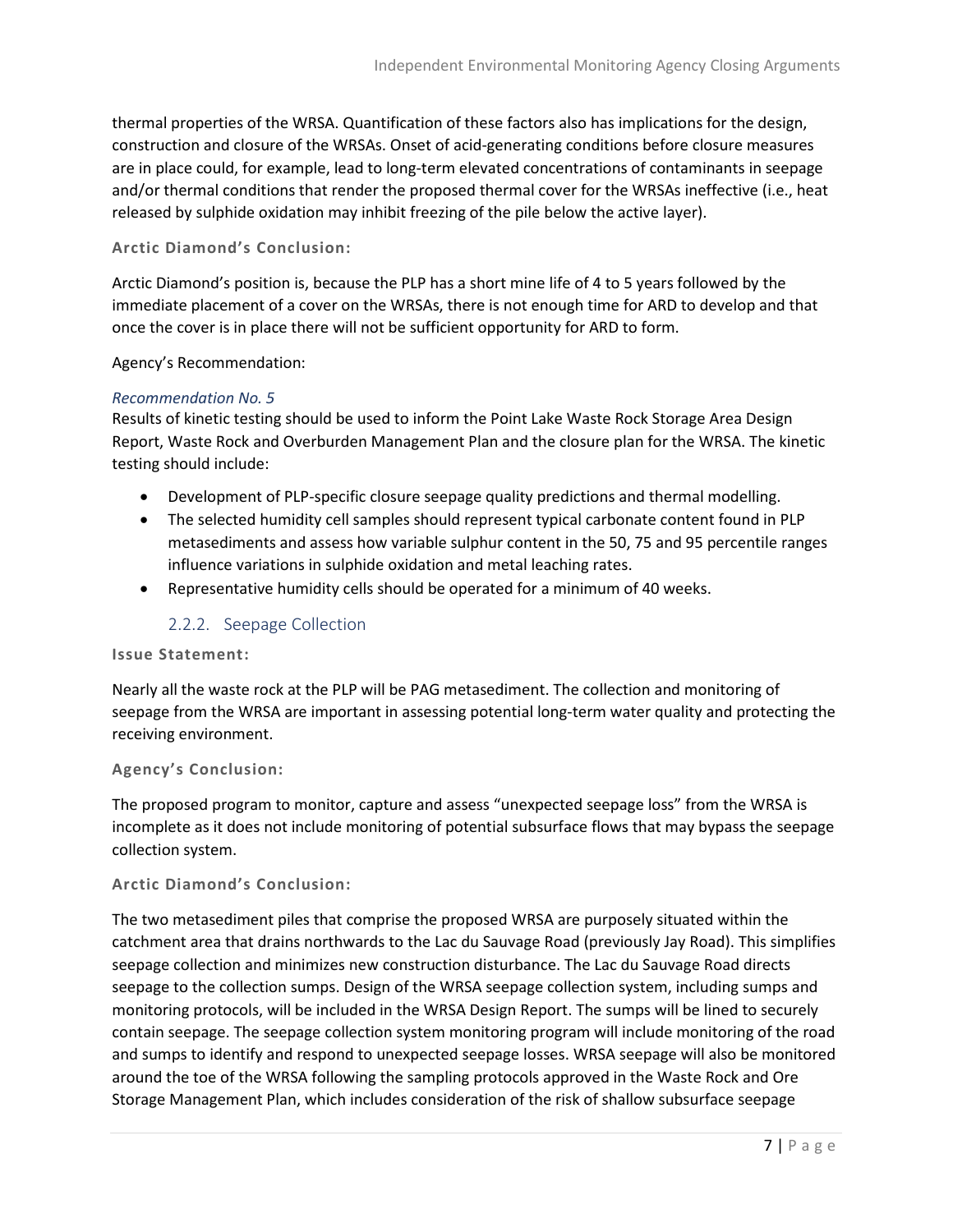movement through the seasonal active layer thaw zone. Arctic Diamond asserts that there is no connectivity to deep sub-permafrost groundwater. In the event monitoring programs identifies WRSA seepage that is not being collected, additional sumps or other means would be implemented to capture that seepage.

**Agency's Recommendations:**

#### *Recommendation No. 6*

The monitoring program for the WRSAs should include components intended to identify and characterize any subsurface flows of water within the active layer. If such flows are identified, measures must be put in place to collect and monitor subsurface flows in the vicinity of the WRSA. The monitoring program for the WRSA must also include procedures on how "unexpected seepage loss" from the WRSA will be identified and provide triggers and contingencies to resolve surface and subsurface seepage loss. These components are critical to the successful management of the PLP WRSA seepage.

#### 2.2.3. Water Quality Predictions

#### <span id="page-9-0"></span>**Issue Statement:**

A simplified load balance model was developed to support a screening level assessment of the potential for changes in King Pond Storage Facility (KPSF) water quality due to inputs from the PLP, including pit dewatering and WRSA seepage and runoff. The WRSA seepage values used in modelling were based on the Misery Pit Sump water quality data prior to the start of underground mining, and may not be representative of the water quality from PLP waste rock seepage. These water quality models are important in determining both long and short-term management of the KPSF.

#### **Agency's Conclusion:**

Water quality predictions developed for the PLP are not defensible given that supporting information is not presented or justified and available leachate data generated by the metasediment HCTs were not considered. This information is important to assess the assimilative capacity of the KPSF during operations and predict water quality at closure for the PLP WRSA, Point Lake pit, and KPSF. The use of Misery Pit Sump water quality data as a PLP source term did not attempt to identify proportions of water and relative loading reporting to the Misery Pit from different sources such as pit wall runoff, waste rock seepage and road runoff in order to isolate unit loading rates that could be applied and scaled for the PLP site.

#### **Arctic Diamond's Conclusion:**

The load balance model included in Arctic Diamond's application, considered changes in proportions of contact water reporting to and contained in KPSF, based on the assumption that the quality of minewater from Point Lake sources would be similar to or better than that of Misery Pit Sump prior to the start of underground mining. This is because, notwithstanding the presence of granite in the Misery pit, the water quality in the Misery pit sump at that time reflects several years of accumulated runoff over metasediment exposures in the Misery pit walls and metasediment fines on pit benches, some of which material may have been partially oxidized since mining began in 2000.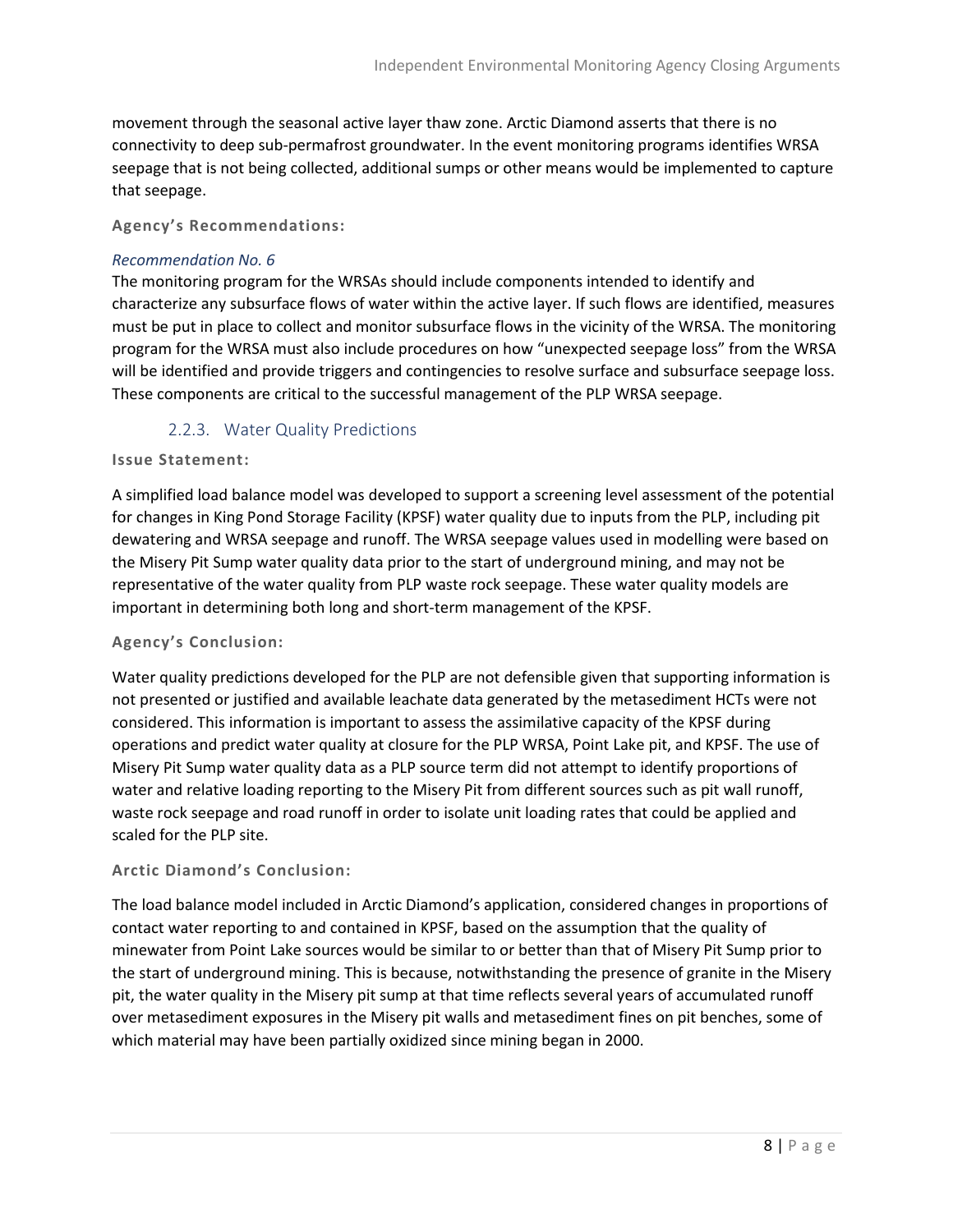#### **Agency's Recommendation:**

#### *Recommendation No. 7*

The Agency proposes that Arctic Diamond recalculate water quality predictions using relevant existing metasediment HCT's data, since it would more accurately represent seepage in contact with the PLP metasediments (WRSA and pit walls). This works should include:

- Once PLP specific HCT data is available, Arctic Diamond should update water quality predictions as necessary.
- Similarly, relevant existing metasediment HCT's data should inform the King Pond load balance model and should be updated with the results from the PLP metasediment HCTs.
- Predictions from the model should be used to understand the effects and risks that potential variability and uncertainty of loading from PL mine water and seepage may have on water quality, and if necessary to update management and contingency plans to prevent noncompliant waste water discharge from King Pond or accumulations on site.

#### 2.2.4. Design and Operation of the Dewatering Pipelines

#### <span id="page-10-0"></span>**Issue Statement:**

The proposed Dewatering Plan focuses on mitigating potential water quality impacts to Lac du Sauvage from the Point Lake dewatering process (e.g., mitigating Total Suspended Particulate and shoreline erosion). Details are currently not provided on the design, construction and operation of the two proposed 80 cm-diameter pipelines to be located adjacent to the Lac de Sauvage Road.

#### **Agency's Conclusion:**

The proposed 80 cm-diameter water pipelines between Point Lake and each of Lac du Sauvage and King Pond will be oriented perpendicular to the historical north-south travel routes of the Bathurst and Beverly/Ahiak caribou herds. Careful design, construction and operation measures are required to ensure the pipelines do not contribute to the physical and sensory barrier effect on caribou movement already represented by infrastructure and activities associated with the PLP.

#### **Arctic Diamond's Conclusion:**

Arctic Diamond states that "*When established, pipelines (to each of Lac du Sauvage and King Pond) will be covered with crushed rock at a width and spacing to be determined. These crossings for caribou will be constructed using crushed rock (200 millimetres or less in size) at a slope of 1:5 so that the side slopes of the pipeline and road are flatter and easier walking for caribou than the larger road fill rock*." The response also states "*When the second stage begins and [the high-TSS water remaining in Point Lake] is pumped to King Pond, the pipeline to Lac du Sauvage will be removed, targeted for August 2022*." (Response to IR #17).

#### **Agency's Recommendation:**

#### *Recommendation No 8:*

While the prescribed locations and intervals between caribou crossings along the length of the proposed dewatering pipelines should be the subject of discussions within the WEMP Addendum, other design and construction details on the dewatering pipelines (i.e., engineered drawings of pipeline sections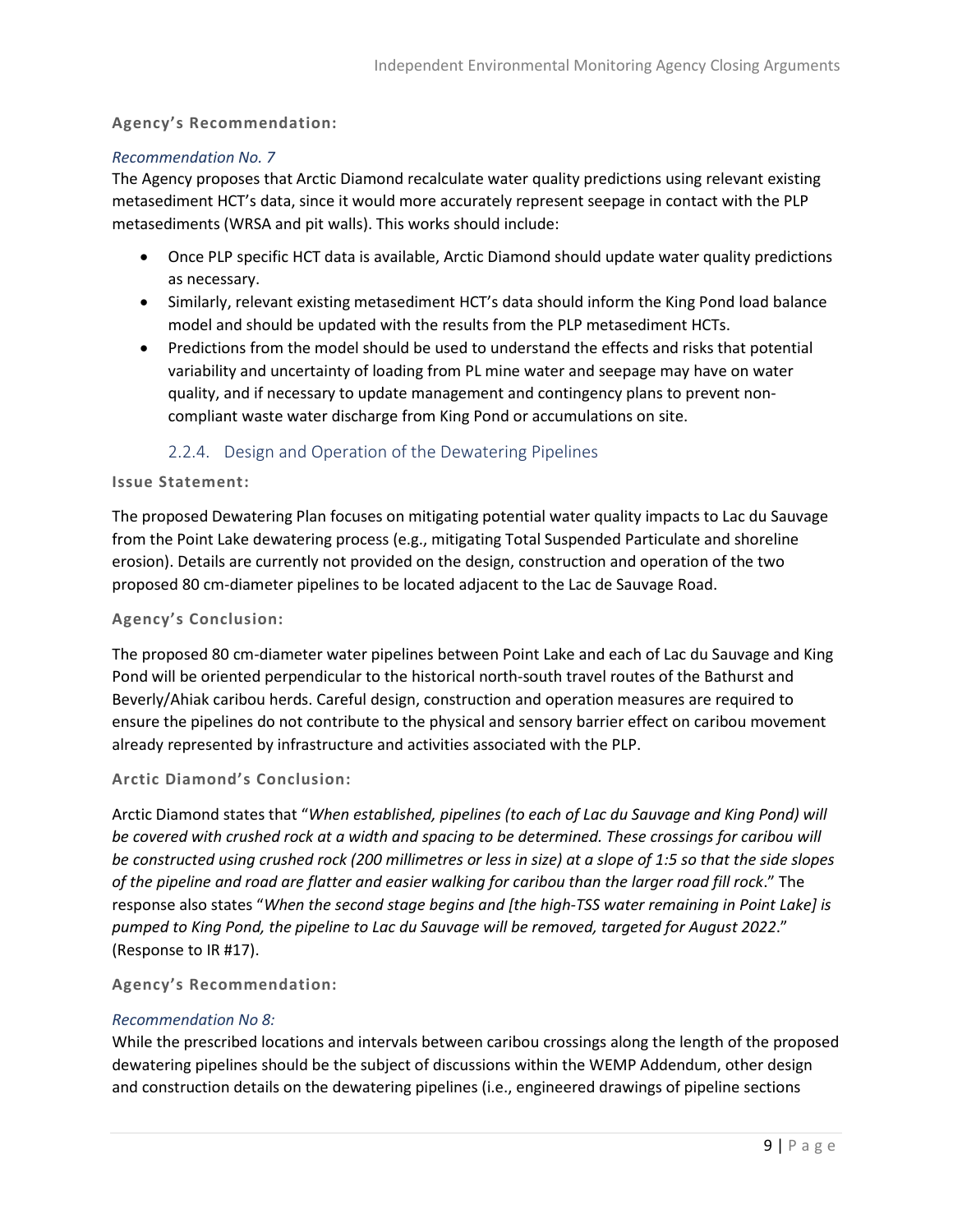constructed with caribou crossings, height of uncovered pipeline sections above adjacent roadbed and tundra) should be included in the final Dewatering Plan.

#### *Recommendation No. 9*

Contingency actions should be provided in the Dewatering Plan in the event completion of first stage dewatering activities is delayed into September 2022 or later, when caribou may be migrating through the Ekati property.

#### <span id="page-11-0"></span>2.3. Pit Lake Closure

The Interim Closure and Reclamation Plan (ICRP) proposes the development of littoral zones in pits at Ekati. Earlier versions of the ICRP envisioned development of littoral zones in all pits, but ICRP 3.0 concluded that littoral zone development is constrained by topography of pits and is only practical in a limited number of pits.

#### 2.3.1. Planning for Littoral Zone Development

<span id="page-11-1"></span>**Issue Statement:**

Pit design for PLP should include development of littoral zones as part of closure implementation as the establishment of littoral zones in pits is considered an integral part of Ekati closure planning.

#### **Agency's Conclusion:**

Arctic Diamond's application does not provide any details about planned development of littoral zones in the PL Pit. The description of open pit design (Section 4.3.2) does not describe how the future need for establishment of littoral zones has been considered in the design of the pit. As illustrated by Arctic Diamond's assertions in ICRP 3.0 about topography-related limitations for littoral zones, open pit design decisions could foreclose on future opportunities for achieving the closure objectives related to littoral fish habitat in pits.

#### **Arctic Diamond's Conclusion:**

In its application (Section 4.4.10), Arctic Diamond proposes that reclamation of the Point Lake Pit will include "flooding and reclamation." The RECLAIM estimate includes costs for creating littoral zones as part of the closure plan.

**Agency's Recommendation:**

#### *Recommendation No. 10*

Arctic Diamond should submit, for review and approval, a final open pit design that demonstrates how planning for closure, including development of littoral zones, has been incorporated in pit design.

#### <span id="page-11-2"></span>2.4. Jay Environmental Assessment Measures

2.4.1. Transferred Jay EA Measures

<span id="page-11-3"></span>**Issue Statement:**

In Arctic Diamond's July 29 letter to the WLWB, they requested "*… to remove the Jay Project in its entirety from the Water Licence*", essentially cancelling the Jay Project in its current form. This has led to considerable regulatory uncertainty because there are legally binding Measures that came out of the Jay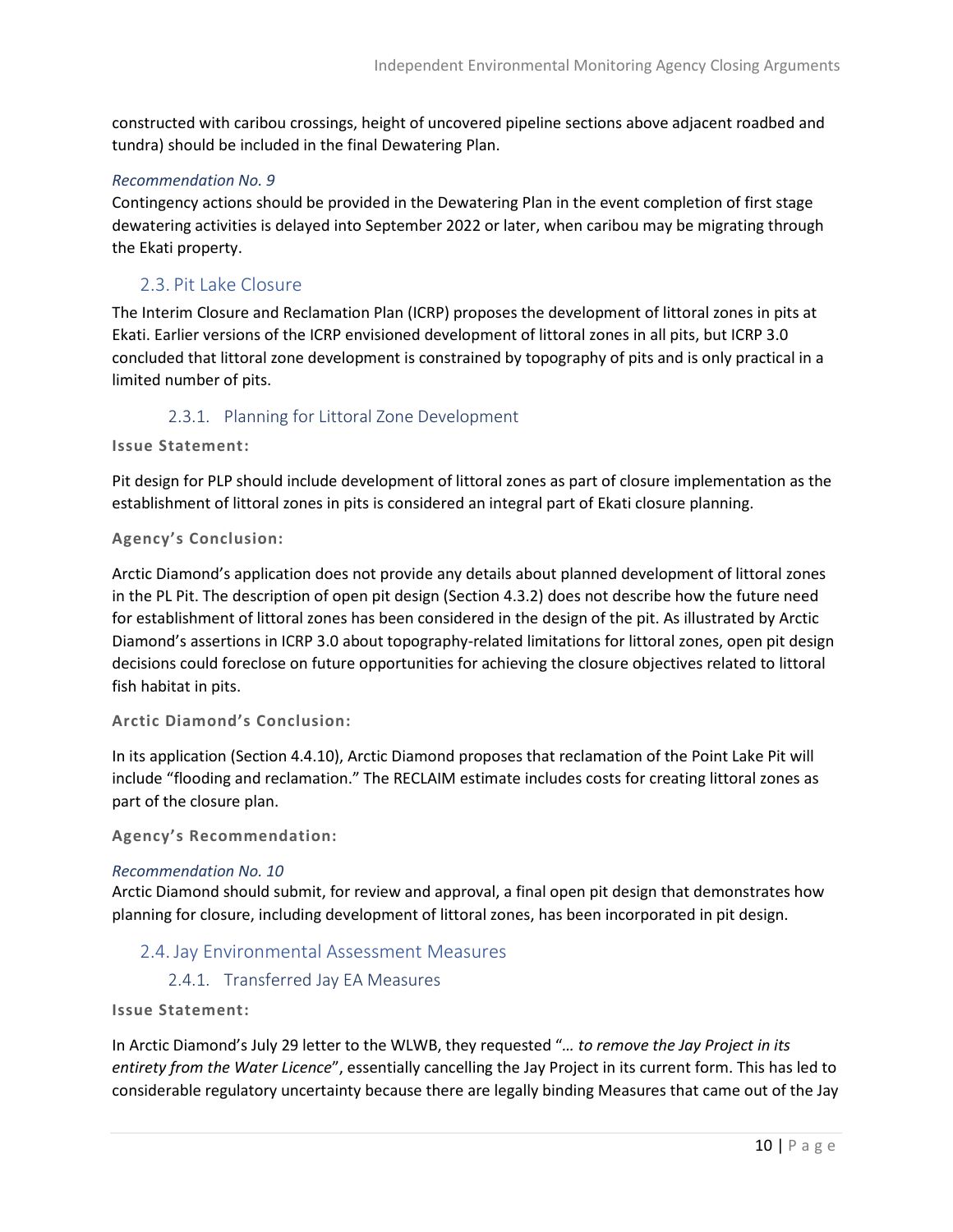Environmental Assessment (EA) process. Some of which are relevant to the concerns raised to the PLP due to the projects' proximity (i.e., concerns around impacts to caribou movement in a known movement corridor) and others that have been adopted on a site-wide basis. On September 6, 2021 the Mackenzie Valley Environmental Impact Review Board (MVEIRB) sent joint letters to Arctic Diamond and the GNWT asking them which Measures (from Jay) have been implemented and which ones remain relevant for the PLP.

#### **Agency's Conclusion:**

If the obligations originating from the Jay Measures were to be removed, there would be gaps that are not fully captured by existing permitting, reporting and regulatory requirements. The gaps relate to Jay EA measures:

- 6-2(a) Caribou Offset and Mitigation Plan
- 6-2(b) Research to design and implement successful offsetting projects
- 6-3 Air Quality Emissions Monitoring and Management Plan
- 9-1 Incineration Stack Testing and Reporting

During the Public Hearing the GNWT accepted an undertaking (Undertaking 6) which asked the GNWT to "*Provide clarification on what parts of Measure 6-2(a) the GNWT believes will be addressed within the Wildlife Effects Monitoring Plan (WEMP), and what parts would or could be addressed through other regulatory instruments*." In its response the GNWT provided a table, however the table did not include responses to Measures 6-2(a) (iii) and (iv), which read as follows:

6-2(a) (iii). Following implementation of the Caribou Offset and Mitigation Plan, Dominion will:

- annually report on the effectiveness of monitoring, mitigation and adaptive management of the Caribou Offset and Mitigation Plan to communities in person in a culturally appropriate manner;
- annually report on the activities conducted under the Caribou Offset and Mitigation Plan and the effectiveness of related monitoring, mitigation and adaptive management, to GNWT-ENR, WRRB and IEMA; and
- submit an updated Caribou Offset and Mitigation Plan for approval by GNWT-ENR every three years. Prior to approval, the GNWT should provide the opportunity for public comment.

6-2(a) (iv). The GNWT will enforce the Caribou Offset and Mitigation Plan under the section 95 of the Wildlife Act.

Condition 6-2(a) (iii) requiring annual reporting on mitigations and 3-year update for approval is critical to ensure Arctic Diamond is held accountable and to allow for the program to be updated and adapted based on lessons learned.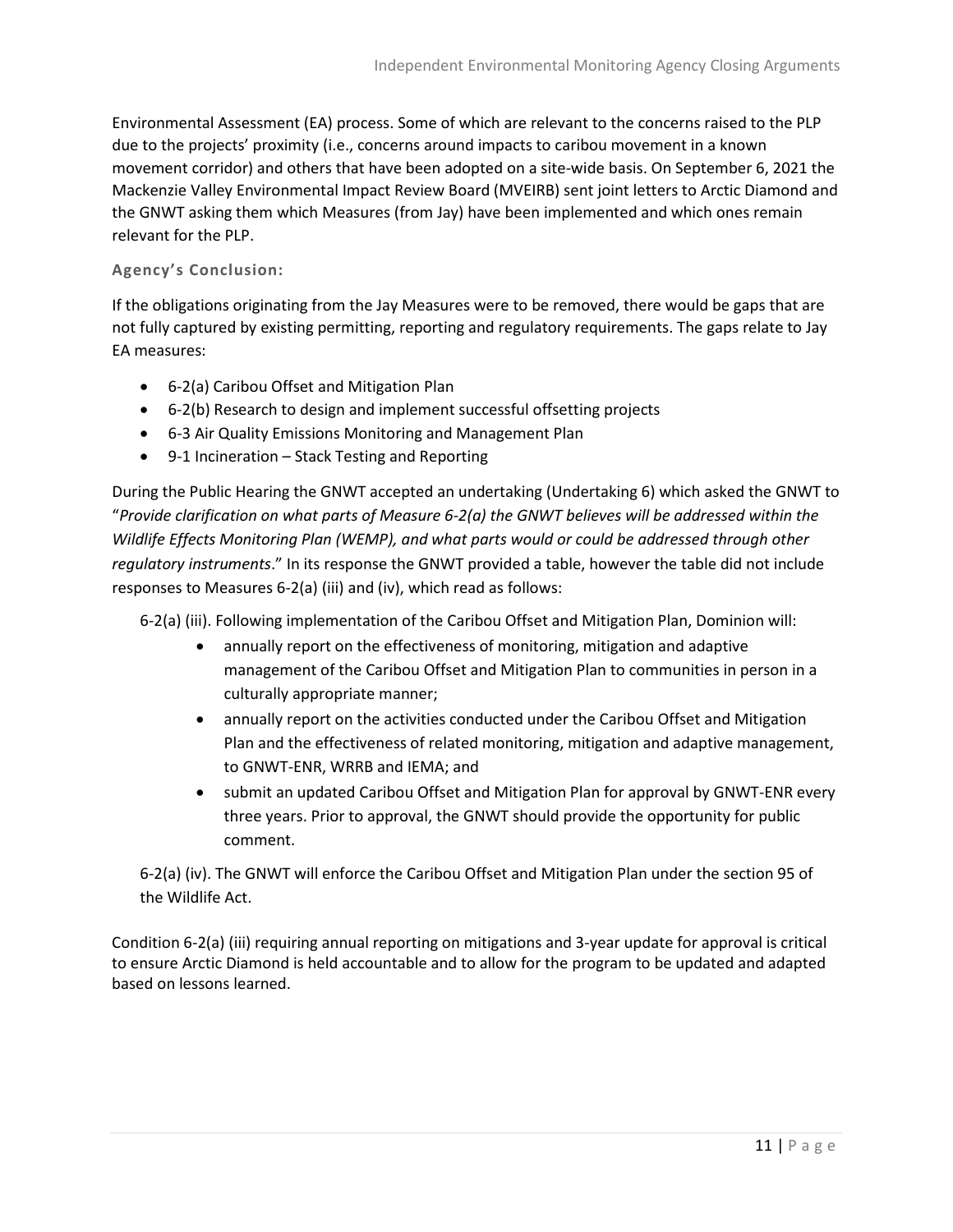#### **Arctic Diamond's Conclusion:**

In a written response to the MVEIRB dated September 24, 2021, Arctic Diamond has provided the following responses regarding the PLP and the review of the above Jay EA measures<sup>[5](#page-13-1)</sup>.

- 6-2(a) Caribou Offset and Mitigation Plan: Item i: A Caribou Offset and Mitigation Plan for the Jay Project was prepared and Arctic has committed to carrying the Plan forward, with adaptations appropriate to the Point Lake Project in the absence of the Jay Project, throughout the duration of the Point Lake Project. Item ii: Some of the commitments of the Plan have been implemented and are complete, and some are being adapted as appropriate for the Point Lake Project in the absence of the Jay Project, which will require engagement prior to implementation throughout the life of the Point Lake Project. Arctic has committed to engagement on those items in 2022. Item iii: Arctic will carry forward the reporting and submission requirements throughout the life of the Point Lake Project.
- 6-3 Air Quality Emissions Monitoring and Management Plan: The Air Quality and Emissions Monitoring and Management Plan (AQEMMP) was approved by the GNWT on May 31, 2017.
- 9.1 Incineration Stack Testing and Reporting: Arctic will implement the WLWB approved Incinerator Management Plan throughout the life of the Point Lake Project.

#### **Agency's Recommendation:**

#### *Recommendation No. 11*

GNWT-ENR should confirm that it will require submission of an updated Caribou Offset and Mitigation Plan for approval every three years and, as part of the approvals process, facilitate a public review of the updated Plan.

#### *Recommendation No.12*

Arctic Diamond should fulfil its longstanding commitment to consolidate the current site-wide Air Quality Monitoring Program (AQMP) and Jay Air Quality Emission Monitoring and Management Plan to incorporate an Adaptive Management Framework into the AQMP.

#### *Recommendation No. 13*

Arctic Diamond should incorporate the three-year stack emissions testing and adaptive management requirements outlined in the Jay Measure 9-1 into an updated Incinerator Management Plan. This emissions testing schedule is consistent with waste incinerator best management practices in Canada.

### <span id="page-13-0"></span>3. SUMMARY OF RECOMMENDATIONS

#### *Recommendation No. 1*

Arctic Diamond should work with stakeholders to assess the efficacy of the current CRMP and then update the CRMP and the WMMP/WEMP based on available data, including analysis of caribou movements from collar data and Traditional Knowledge (TK).

<span id="page-13-1"></span><sup>5</sup> Source: A letter addressed to the MVEIRB, Re: Mackenzie Valley Resource Management Act (MVRMA) s.126(3) Decision – Point Lake Project – Response to request for further information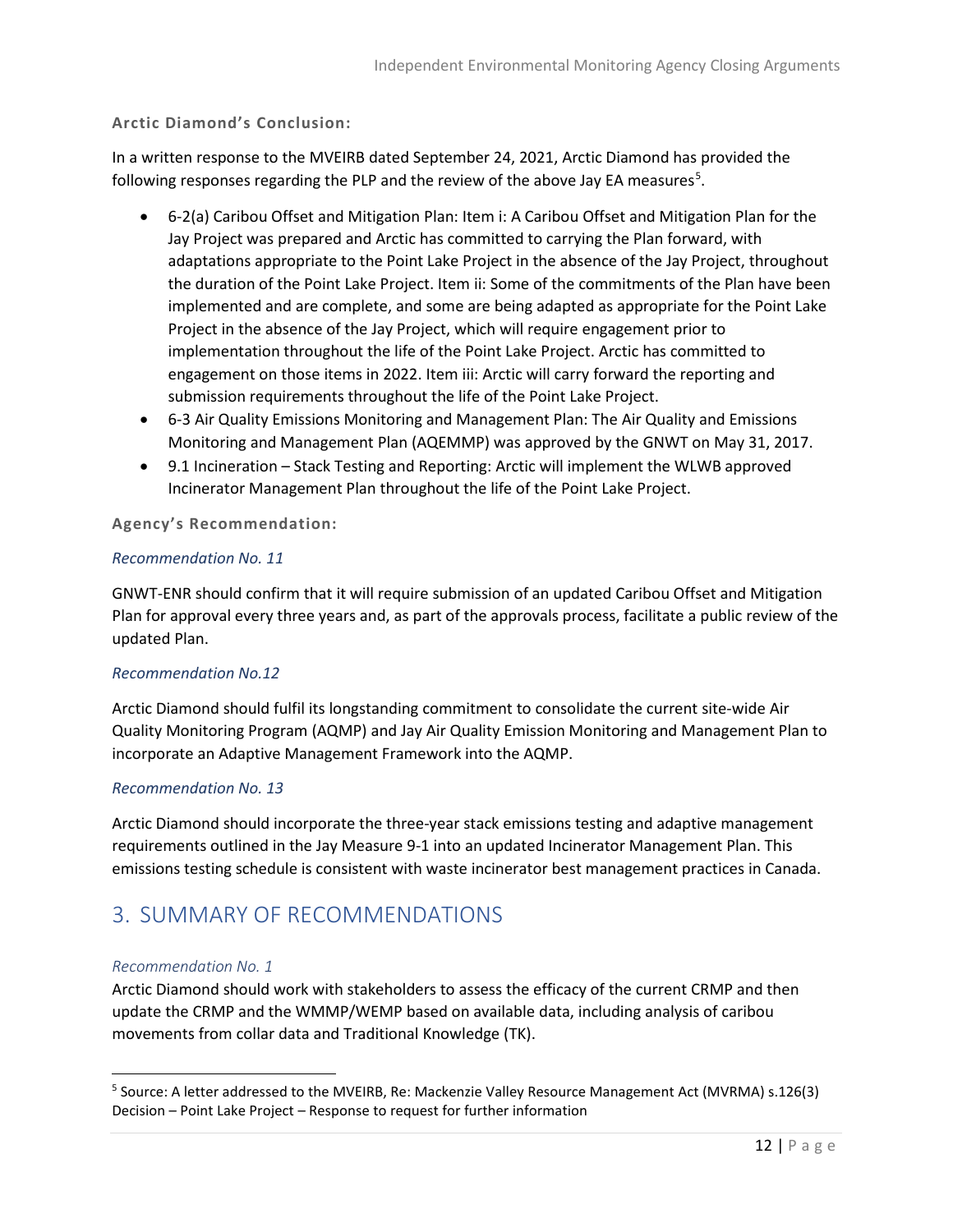#### *Recommendation No. 2*

Additional caribou mitigation actions should be implemented and include testing of greater periods of 'no heavy haul truck' traffic (i.e., longer break intervals) during periods when caribou are migrating through the Lac du Sauvage – Lac de Gras isthmus and the PLP area.

#### *Recommendation No. 3*

Arctic Diamond should conduct an open and transparent alternatives analysis for waste rock and overburden storage siting and design within the vicinity of the Point Lake Pit and submit a report that describes the process and results of the analysis. The analysis and reporting should be consistent with the methodology described in the ECCC "Guidelines for the assessment of alternatives for mine waste disposal" and Arctic Diamond must provide opportunities for Indigenous governments and organizations, other governments, and other interested parties to participate directly in the alternatives analysis.

#### *Recommendation No. 4*

Arctic Diamond should revise the Point Lake Waste Rock Storage Area Design Plan and the Waste Rock and Ore Storage Management Plan (WROMP) to incorporate design and operational requirements to further mitigate the effects and risks to caribou movement. The requirement for the alternatives analysis should be clearly listed in Schedule 5 Condition 2 as a requirement of the WRSA Design Plan. The WL currently requires the WRSA Design Report to be submitted 90 days prior to construction. The alternatives analysis would need to be completed in advance of the 90 days.

#### *Recommendation No. 5*

Results of kinetic testing should be used to inform the Point Lake Waste Rock Storage Area Design Report, Waste Rock and Overburden Management Plan and the closure plan for the WRSA. The kinetic testing should include:

- Development of PLP-specific closure seepage quality predictions and thermal modelling.
- The selected humidity cell samples should represent typical carbonate content found in PLP metasediments and assess how variable sulphur content in the 50, 75 and 95 percentile ranges influence variations in sulphide oxidation and metal leaching rates.
- Representative humidity cells should be operated for a minimum of 40 weeks.

#### *Recommendation No. 6*

The monitoring program for the WRSAs should include components intended to identify and characterize any subsurface flows of water within the active layer. If such flows are identified, measures must be put in place to collect and monitor subsurface flows in the vicinity of the WRSA. The monitoring program for the WRSA must also include procedures on how "unexpected seepage loss" from the WRSA will be identified and provide triggers and contingencies to resolve surface and subsurface seepage loss. These components are critical to the successful management of the PLP WRSA seepage.

#### *Recommendation No. 7*

The Agency proposes that Arctic Diamond recalculate water quality predictions using relevant existing metasediment HCT's data, since it would more accurately represent seepage in contact with the PLP metasediments (WRSA and pit walls). This works should include:

• Once PLP specific HCT data is available, Arctic Diamond should update water quality predictions as necessary.